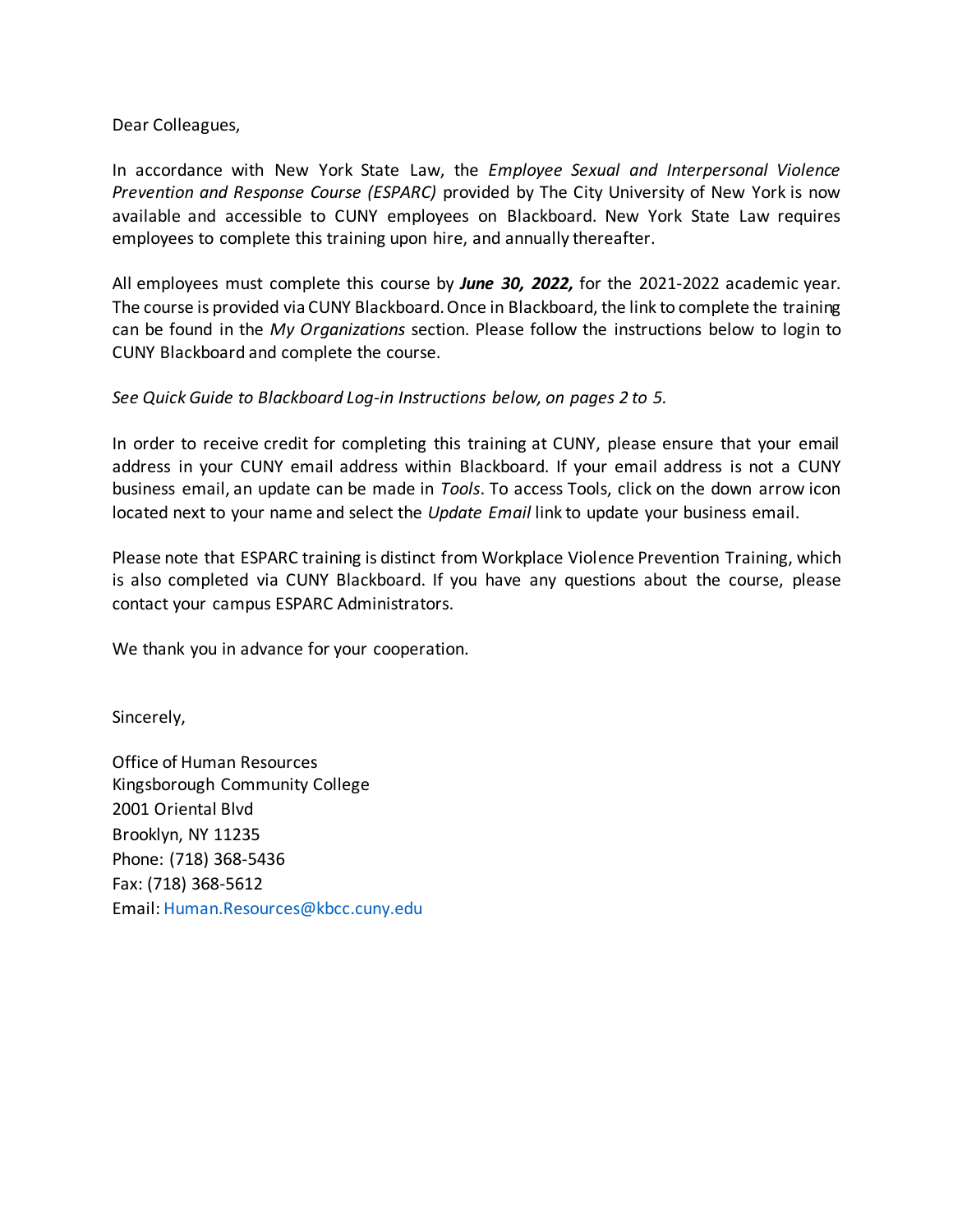

**To access Blackboard via the CUNY web site or direct access URL:**

1. In your web browser, navigate to [www.cuny.edu](http://www.cuny.edu/)



2. From the login drop down menu, select the Blackboard login option.



3. Enter your CUNYfirst username, along with @login.cuny.edu, and password

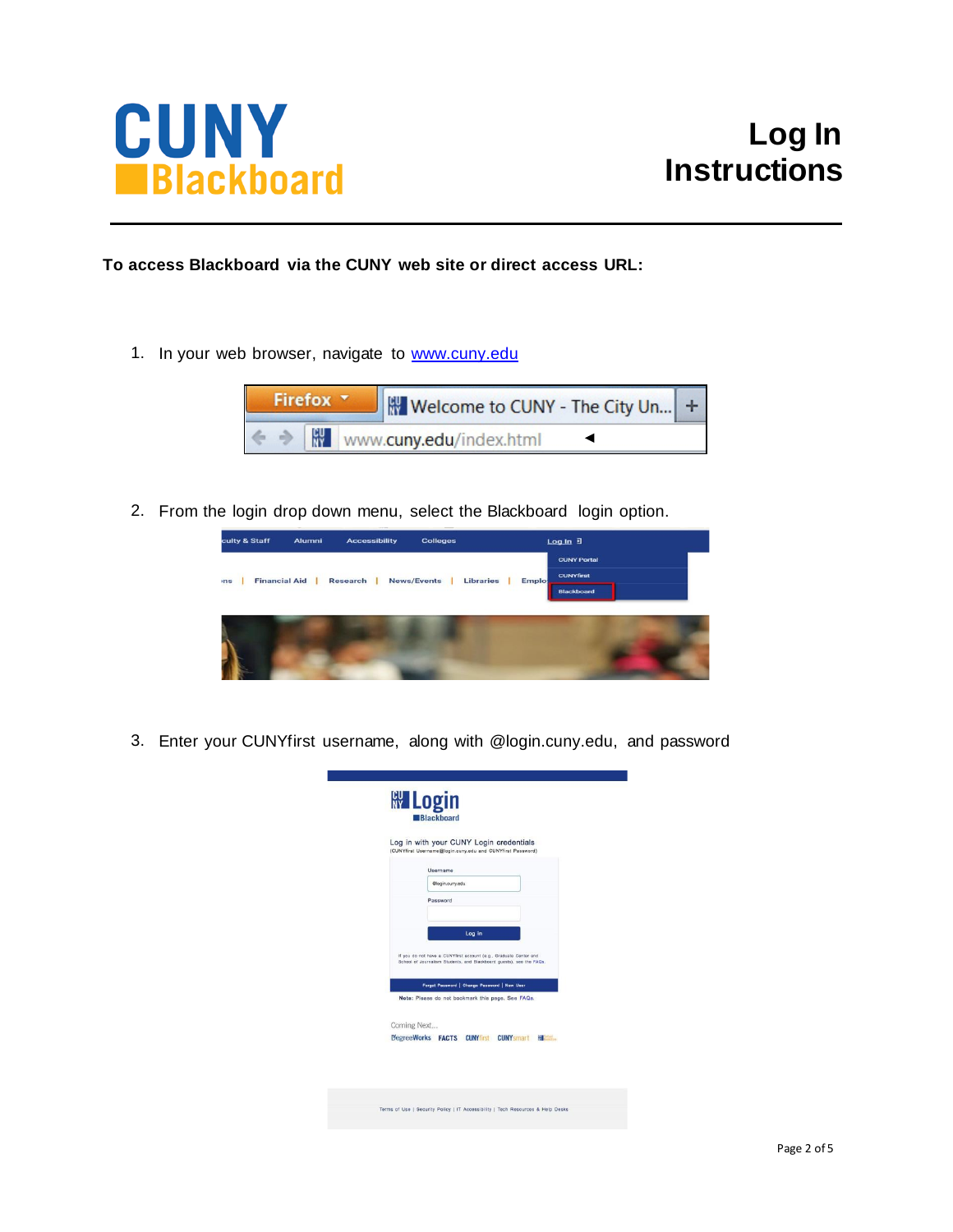4. Blackboard page will open with the **Home** tab active. The course will be displayed under **My Organizations**

| <b>Home</b>                                                                                                                                                                                                                                                                                                                                                                                                                                                                                                                                                                                                                                                                           | <b>Tech Resources/Help</b>                         | <b>Content Collection</b>  | <b>Faculty &amp; Staff Training</b> | <b>COACHE Survey</b>    | <b>KCC Library</b>                                                                  | <b>Newman Library</b>                                     |  |
|---------------------------------------------------------------------------------------------------------------------------------------------------------------------------------------------------------------------------------------------------------------------------------------------------------------------------------------------------------------------------------------------------------------------------------------------------------------------------------------------------------------------------------------------------------------------------------------------------------------------------------------------------------------------------------------|----------------------------------------------------|----------------------------|-------------------------------------|-------------------------|-------------------------------------------------------------------------------------|-----------------------------------------------------------|--|
| Home                                                                                                                                                                                                                                                                                                                                                                                                                                                                                                                                                                                                                                                                                  | Notifications Dashboard                            |                            |                                     |                         |                                                                                     |                                                           |  |
| <b>Add Module</b>                                                                                                                                                                                                                                                                                                                                                                                                                                                                                                                                                                                                                                                                     |                                                    |                            |                                     |                         |                                                                                     | <b>Personalize Page</b>                                   |  |
| NEW after hours Blackboard support available weeknights and weekends. See After Hours Blackboard Support for details.                                                                                                                                                                                                                                                                                                                                                                                                                                                                                                                                                                 |                                                    |                            |                                     |                         |                                                                                     |                                                           |  |
| How to Protect Yourself Against Secret Shopper, Personal Assistant, and other Online Scams!<br>Learn about getting the COVID-19 vaccine and CUNY's Coronavirus Response                                                                                                                                                                                                                                                                                                                                                                                                                                                                                                               |                                                    |                            |                                     |                         |                                                                                     |                                                           |  |
| Course enrollments take 24-48 hours to be transmitted from CUNYfirst to Blackboard. If your course is listed as "not currently available," your instructor has not made it<br>available to students. Most instructors will not make their course available until the first day of the semester. If you are still seeing the course as unavailable AFTER the<br>first day of class, contact your instructor. If you are missing courses, verify your course enrollment in CUNYfirst and see your campus Registrar. If you can see the missing course<br>in CUNYfirst and it is more than 24 hours after you have registered, please see your campus Blackboard Support representative. |                                                    |                            |                                     |                         |                                                                                     |                                                           |  |
|                                                                                                                                                                                                                                                                                                                                                                                                                                                                                                                                                                                                                                                                                       | <b>My Courses</b>                                  |                            | <b>Online Bookstore</b>             |                         |                                                                                     | My Organizations                                          |  |
| You are not currently enrolled in any courses.                                                                                                                                                                                                                                                                                                                                                                                                                                                                                                                                                                                                                                        |                                                    |                            | No information to display.          |                         | Organizations where you are: Leader<br><b>Kingsborough Community College ESPARC</b> |                                                           |  |
| $\overline{\phantom{a}}$ Tools                                                                                                                                                                                                                                                                                                                                                                                                                                                                                                                                                                                                                                                        |                                                    |                            |                                     |                         |                                                                                     | 2019-2020 (not currently available)                       |  |
|                                                                                                                                                                                                                                                                                                                                                                                                                                                                                                                                                                                                                                                                                       | Announcements                                      |                            |                                     | <b>My Announcements</b> |                                                                                     | <b>Kingsborough Community College ESPARC</b><br>2021-2022 |  |
|                                                                                                                                                                                                                                                                                                                                                                                                                                                                                                                                                                                                                                                                                       | <b>Update Email</b><br><b>Dorconal Information</b> | <b>Courses: Quick View</b> |                                     |                         | <b>Kingsborough Community College WVP</b><br>2021-2022                              |                                                           |  |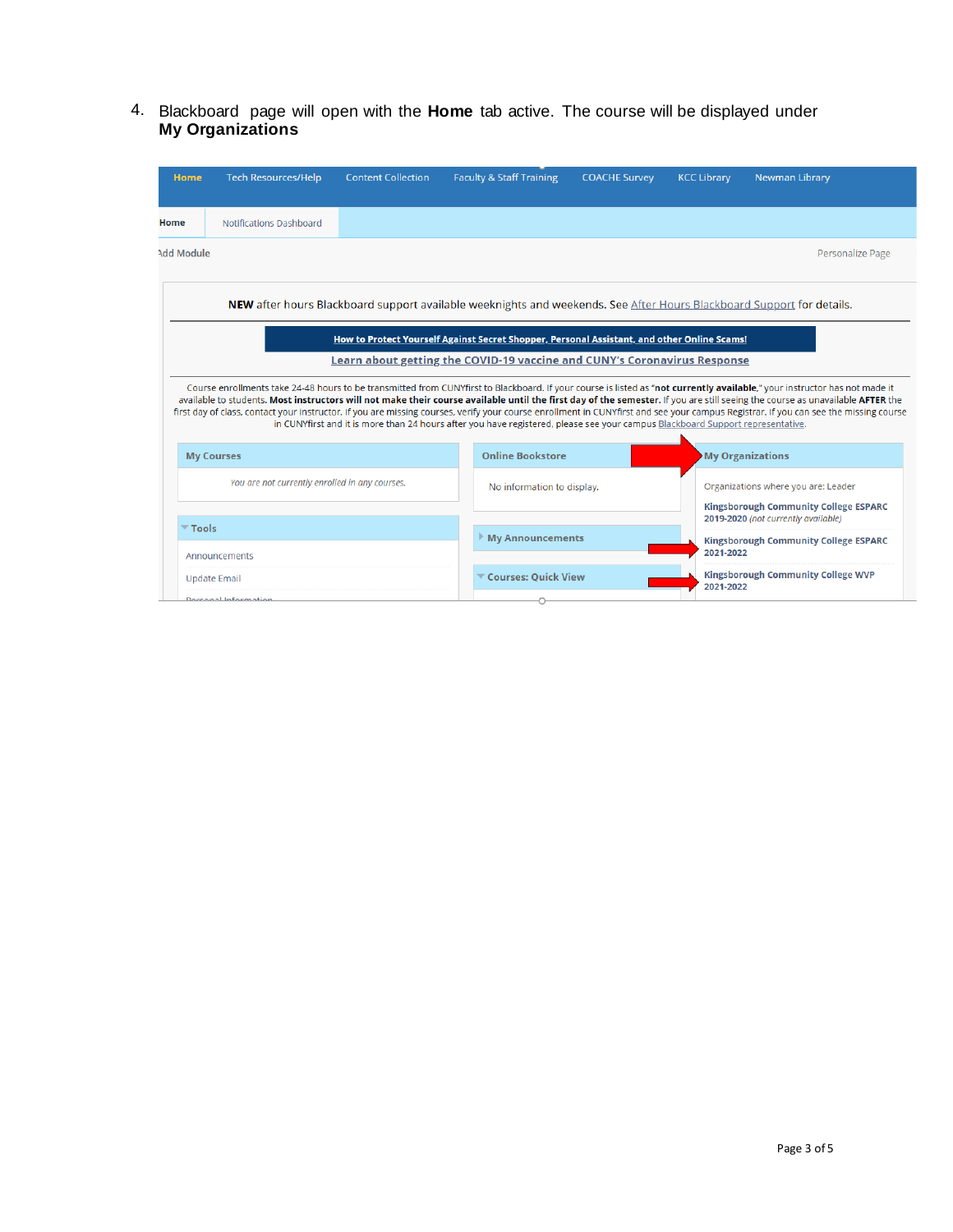5. To complete the training, employees can click on **ESPARC Training** on the menu on the left and then select **ESPARC Training 2021-2022** to begin their course